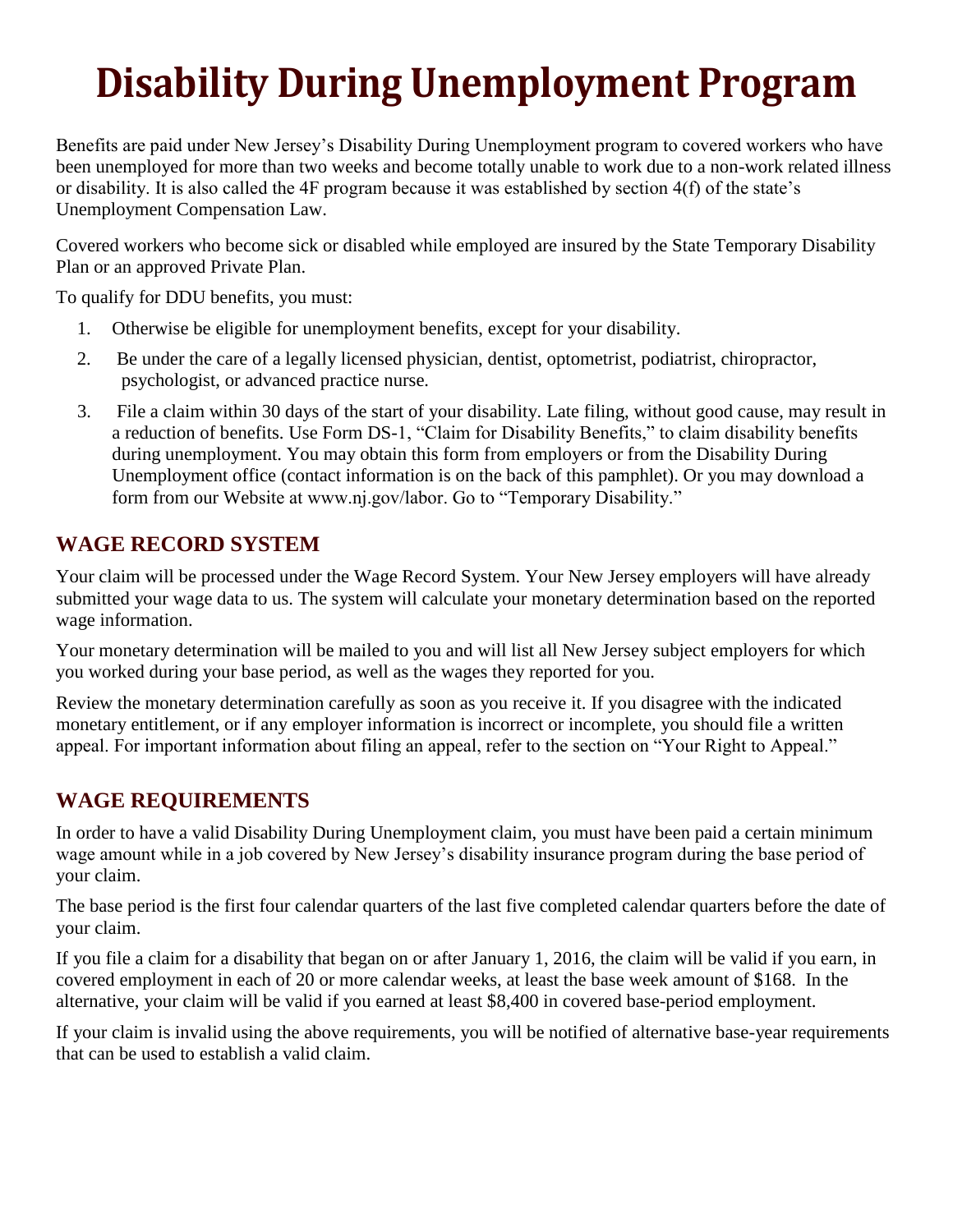## **BENEFITS PAYABLE**

You receive 60% of your average weekly wage up to a maximum of 56 2/3% of the statewide average weekly wage. For a disability that begins on or after January 1, 2016, the maximum weekly benefit rate is \$657. If you are not entitled to the maximum weekly benefit rate, you may be eligible for a dependency allowance.

You are entitled to one week of potential benefits for each base week during which you worked in covered employment, up to a maximum of 26 weeks.

If you have an unemployment insurance claim and become disabled while unemployed during the benefit year, you may be paid Disability During Unemployment benefits against that claim. To avoid a delay in receiving benefits, mail Form DS-1, "Claim for Disability Benefits," promptly to the Division of Temporary Disability Insurance. In general, you will receive the same weekly benefit amount as you received in unemployment benefits. If you do not have a current unemployment insurance claim, filing a valid Disability During Unemployment claim will start a benefit year for you.

The maximum that you can collect in unemployment insurance and Disability During Unemployment benefits combined is one and one-half times the maximum benefit amount on your claim.

Benefits are paid for calendar weeks, beginning Sunday and ending Saturday.

# **DEPENDENCY ALLOWANCE**

If you do not qualify for the maximum weekly benefit rate, you may be entitled to a dependency allowance. Dependency benefits are payable at 7% of your basic weekly benefit rate for your first dependent, and then at 4% for each of the next two dependents (you may claim no more than three dependents). **If your spouse or civil union partner is employed during the week your claim takes effect, you will not be eligible for a dependency allowance.**

Individuals who qualify as dependents include an unemployed spouse or civil union partner, and unemployed, unmarried children (including a stepchild or legally adopted child) under the age of 19, or under the age of 22 if attending a public or other nonprofit educational institution full time. **You are required to provide proof of dependency.**

# **LIMITATION OF BENEFITS**

No benefits are payable under the Disability During Unemployment program:

- for any period of less than seven consecutive days.
- for any period during which you would be disqualified under the Unemployment Compensation Law.
- for voluntarily quitting your job, termination due to misconduct or gross misconduct, refusal of suitable work, or fraud.
- for any period during which you perform any work for remuneration or profit.
- for any period during which you would be disqualified under the Unemployment Compensation Law for participation in a labor dispute, unless the disability began prior to this labor dispute.
- for any period of disability due to willfully and intentionally self-inflicted injury, or injury sustained while committing a crime of the first, second, third, or fourth degree under the New Jersey Code of Criminal Justice.